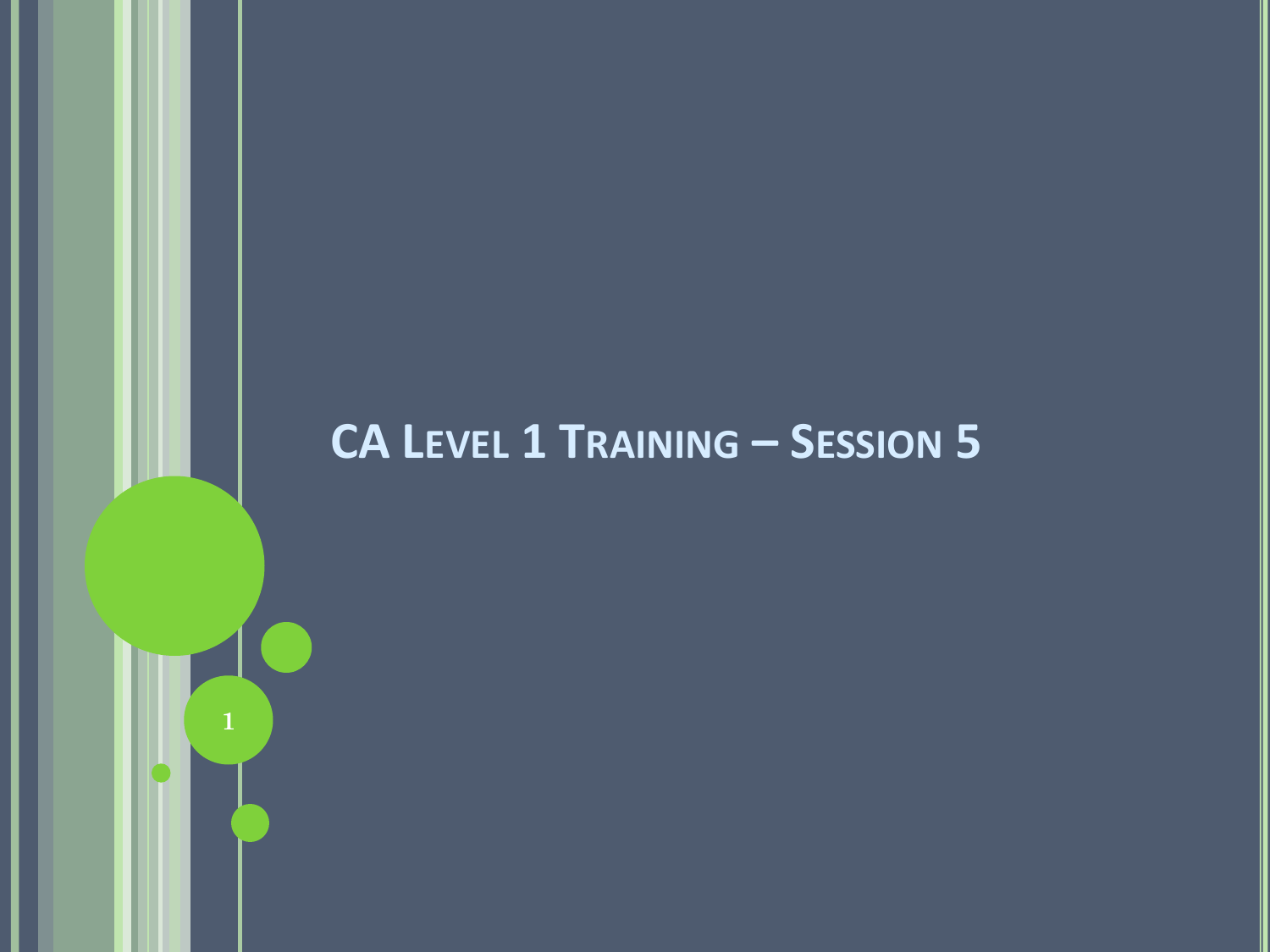# **OVERALL HL CA TRAINING OBJECTIVES**

- Understand the components that go into being a HL CA
- o Demonstrate the knowledge and skills to perform HL CA roles
- o Be able to design and deliver training sessions to other CAs and also use these with the community
- Work towards earning a CMT CA Certificate in Health Promotion
- **•** Have increased confidence in speaking about HL topics
- **o** Have had an opportunity to build connections between the HL CAs (networking) and learn together.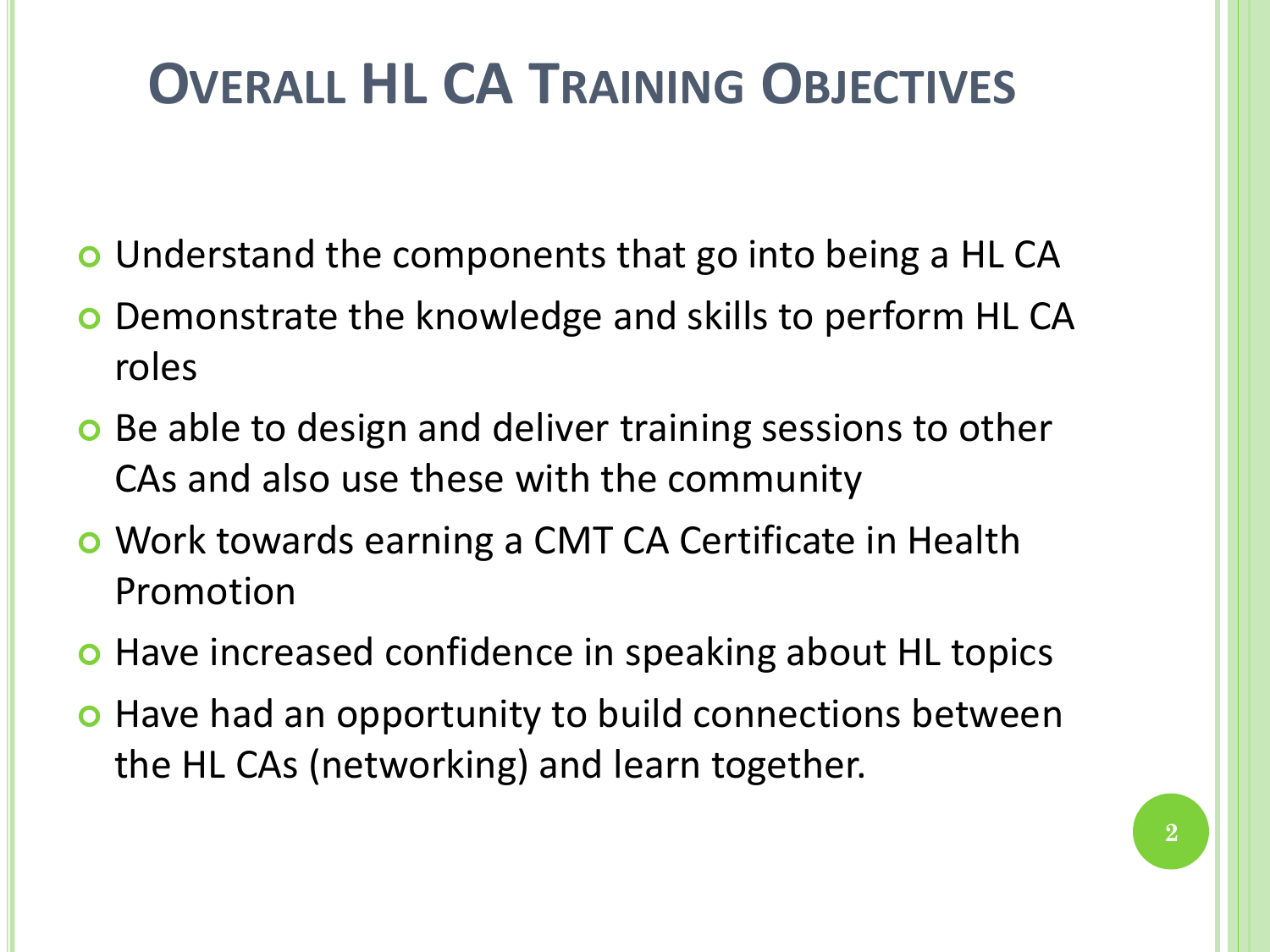### **SESSION 5 OBJECTIVES**

- To become aware of cultural values and beliefs that shape people's health practices
- To understand the idea of self care and how to encourage it amongst participants
- To become familiar with the 10 Complementary Health Practices
- **o** To learn how to discuss incorporating culturally based practices and consumer health management into self and family care when having health discussions with participants
- **o** To discuss when to link to the Canadian system  $\begin{array}{c} \bullet \\ 3 \end{array}$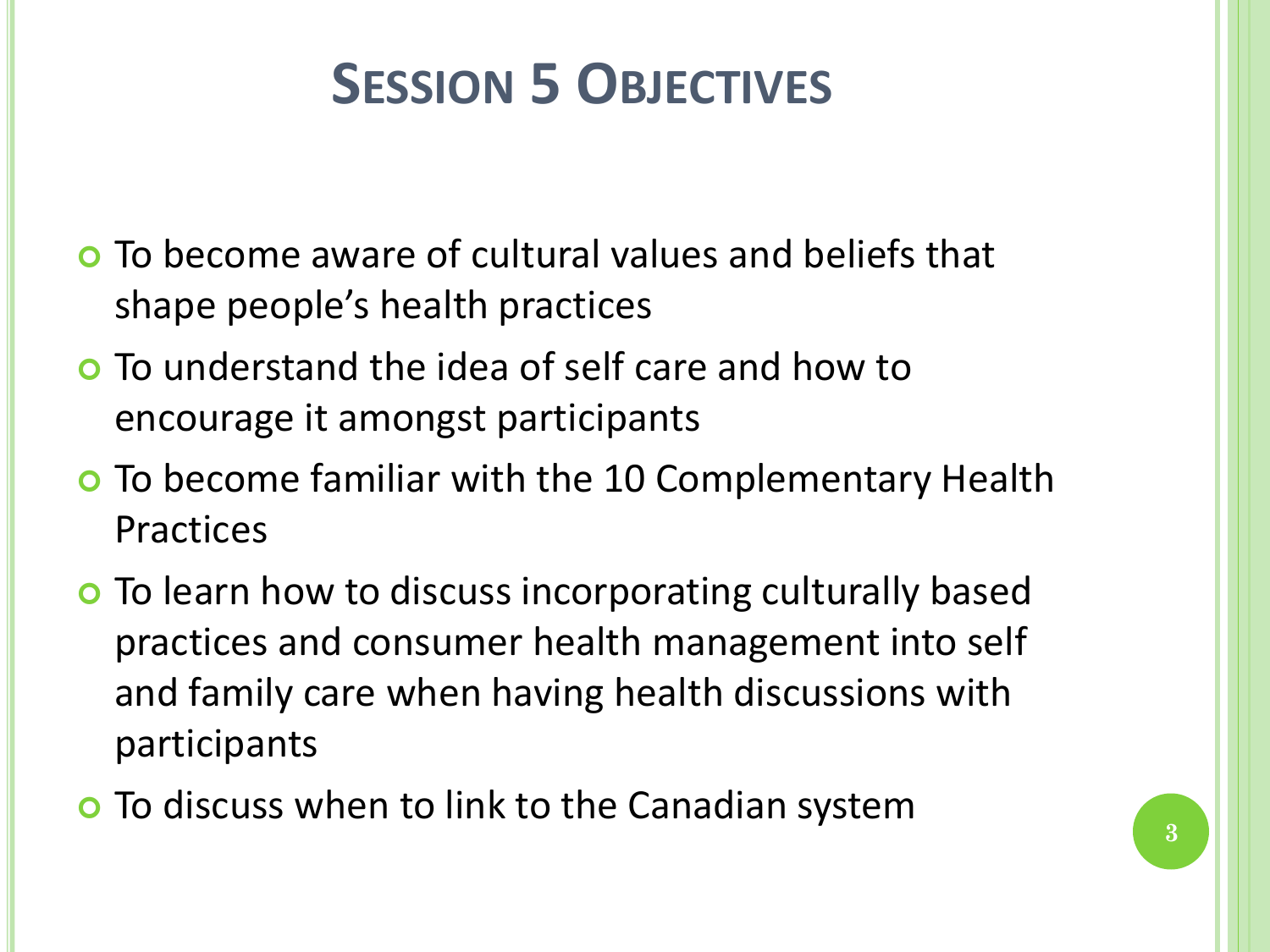# **SESSION 5 AGENDA**

#### Welcome

- Objectives and Agenda
- Working Arrangements
- **o** Cultural Values/Beliefs
- **o** Self Care
- **o** Complementary Approaches
- **o** Tapping Into Cultural Values and Beliefs
- **o** Encouraging consumer health management
- **o** Linking to the Canadian System
- Wrap up

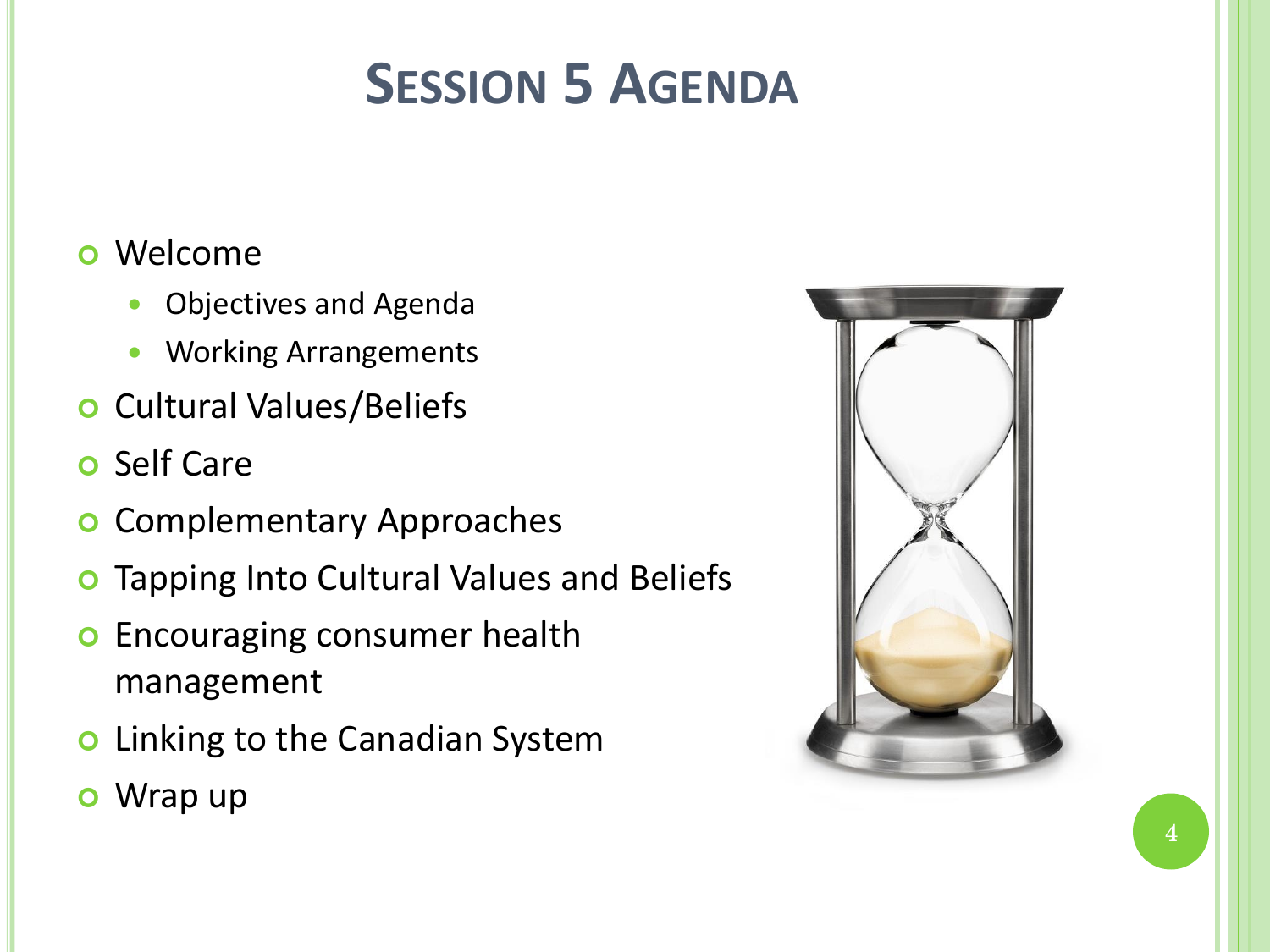## **THE WIDER HEALTHCARE CONTEXT**

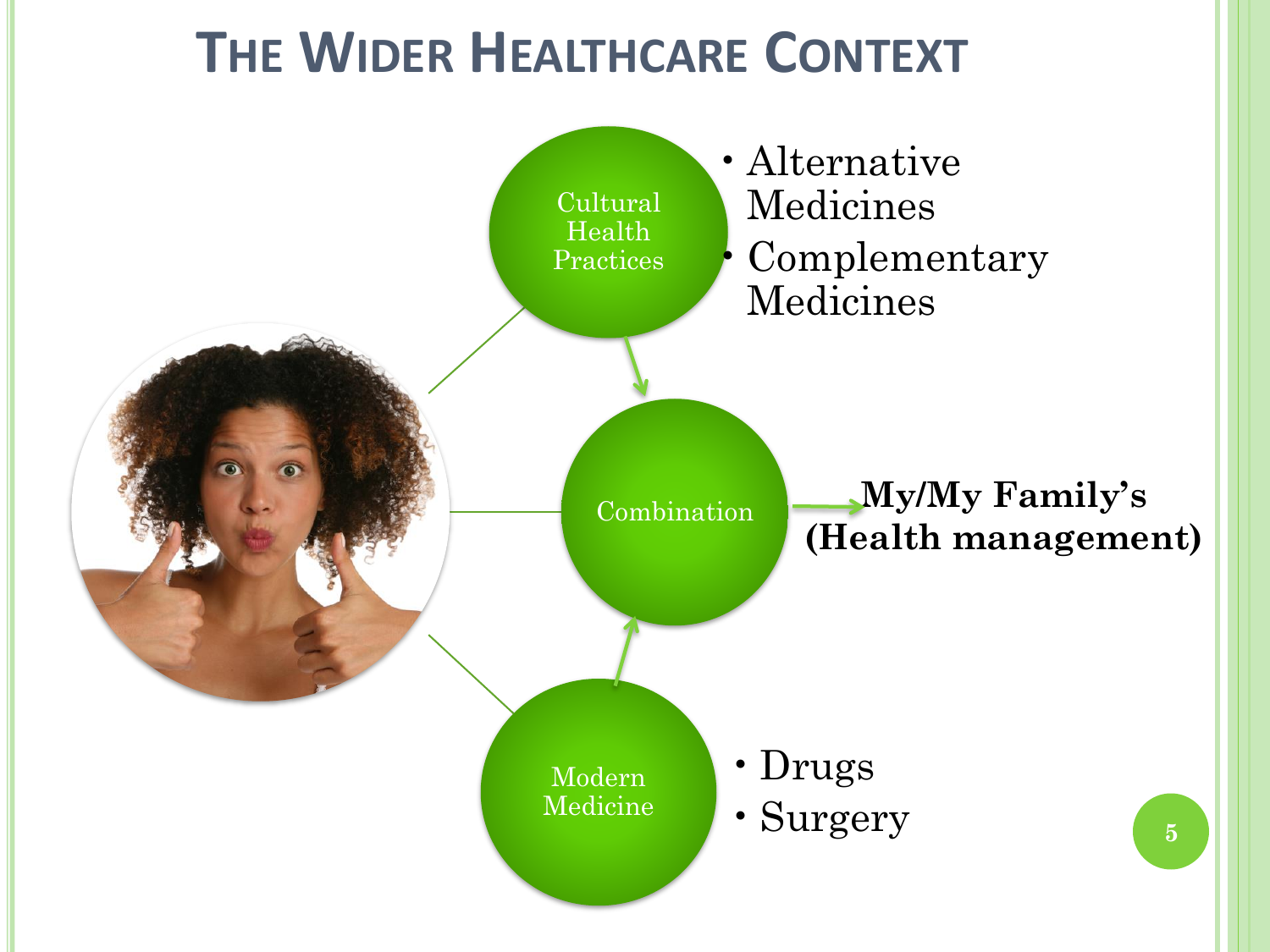### **MODERN MEDICINE**

 *A medical system that fights disease by using remedies (such as drugs or surgery) to produce effects different from or incompatible with those produced by the disease itself.*

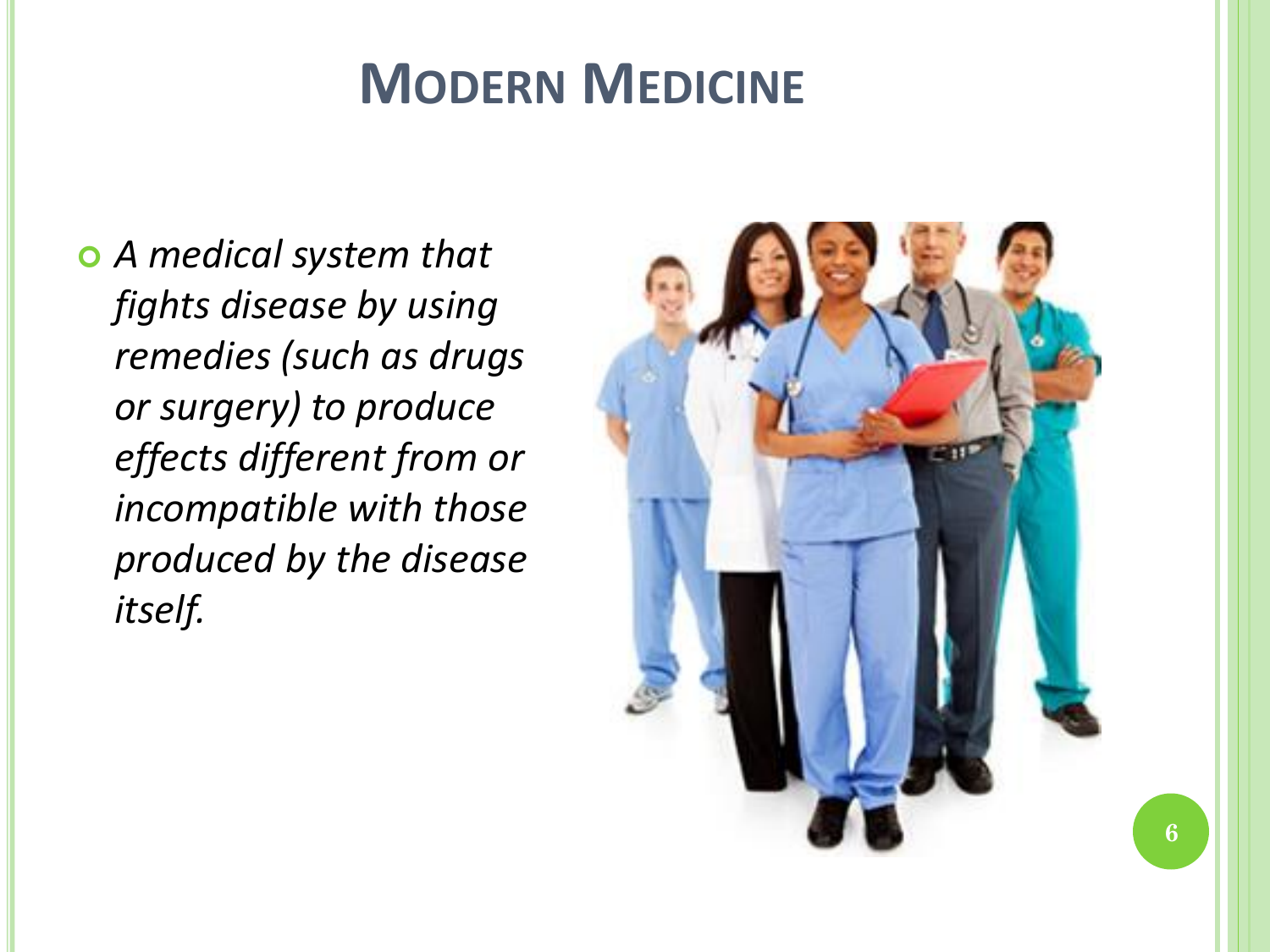## **CULTURAL HEALTH PRACTICES**

 *Cultural practice generally refers to the traditional and customary practices of a particular ethnic or other cultural group.*

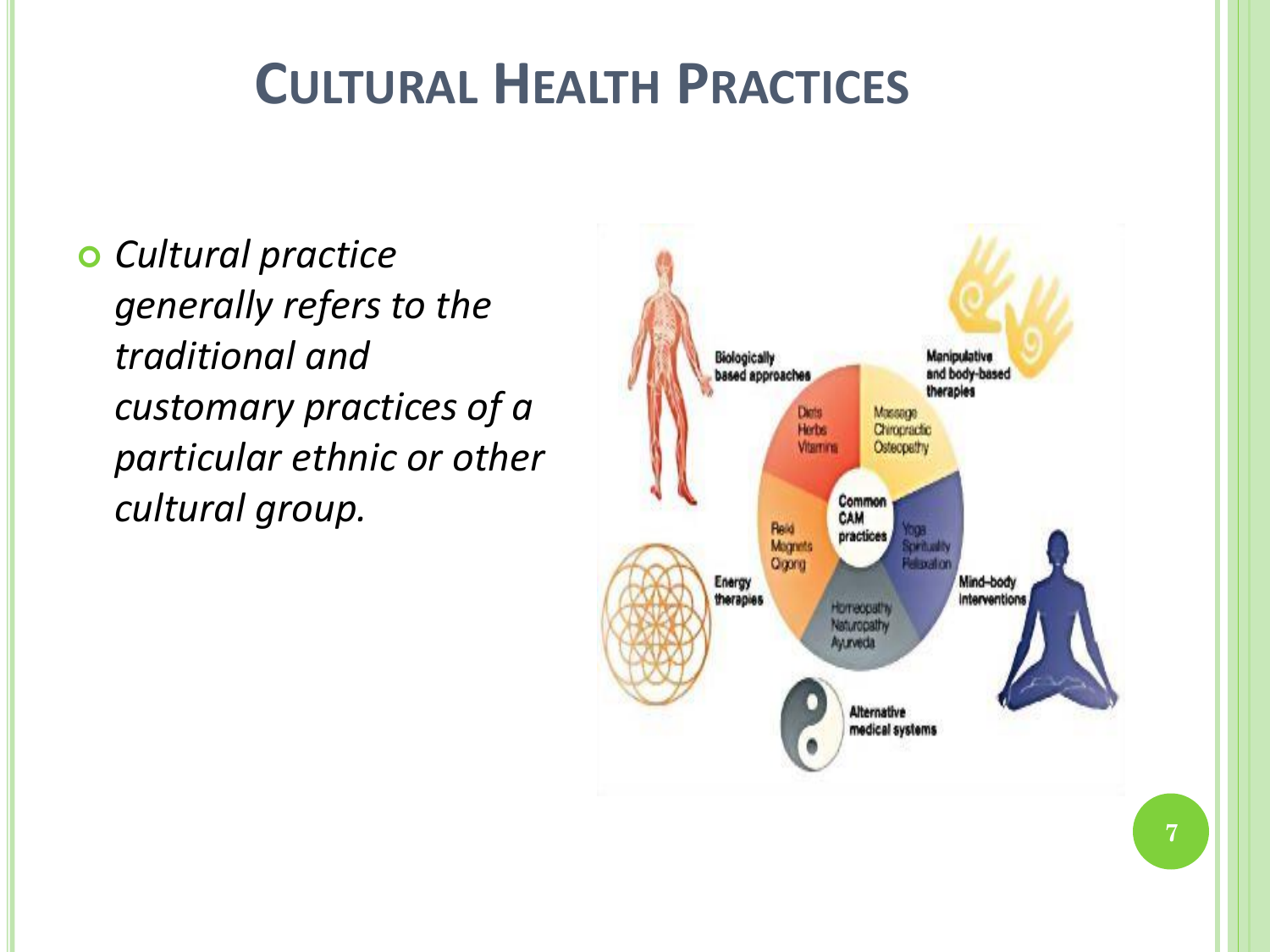### **EXAMPLES OF CULTURAL BELIEFS AND PRACTICES**

- Dividing participants into three smaller groups
- assign each group one of the three topics below
	- Mental
	- o Physical
	- **o** Spiritual
- **o** Ask the group to take 5 minutes to brainstorm examples of cultural practices and beliefs related to their topic (mental / Physical / Spiritual)

#### *Ginger for nausea*

**o** Ask a spokesperson from each group to share their ideas with the larger group.

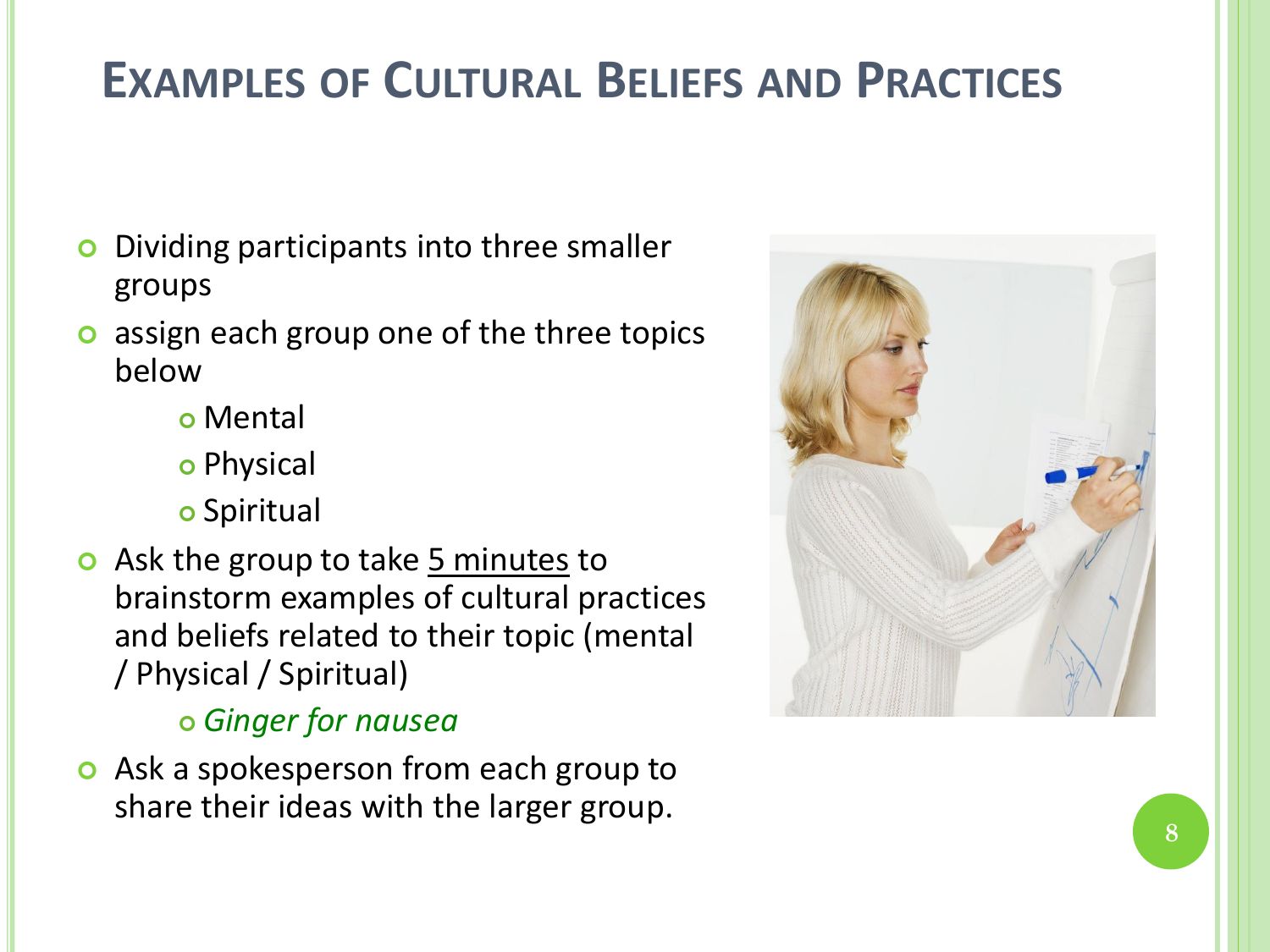

#### o Self Care is ....

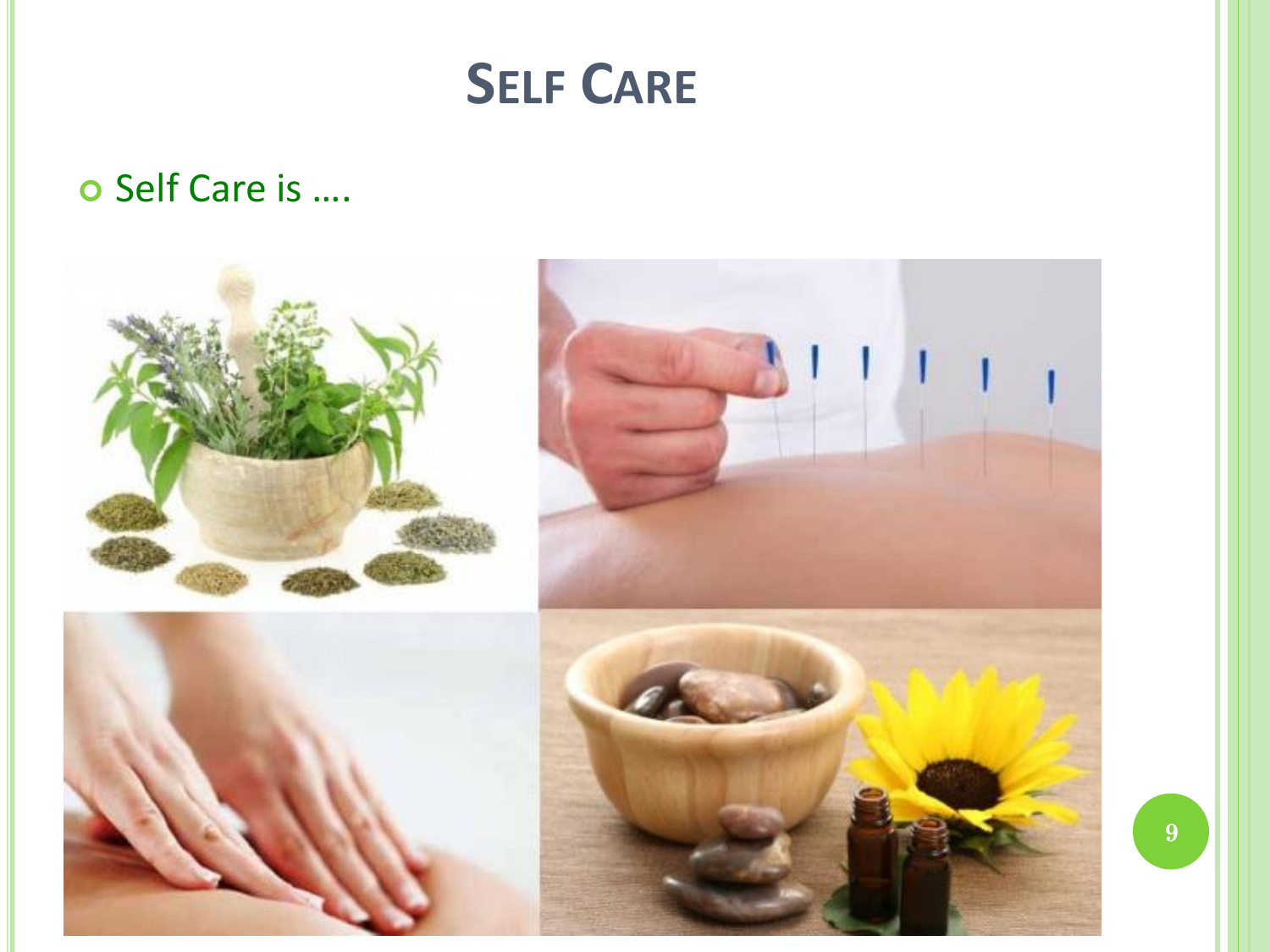#### **COMPLEMENTARY AND ALTERNATIVE MEDICINE**

**"Complementary" generally refers to using a nonmainstream approach** *together with* **conventional medicine.**

- **Acupuncture**
- **Massage**
- **Yoga**
- **Aromatherapy**
- **Rekei**
- **Shiatsu**

**"Alternative" refers to using a non-mainstream approach** *in place of* **conventional medicine.**

- **Ayurveda**
- **b** Homeopathy
- **Unani**
- **Chinese medicine**
- **o** Chiropractic
- **Basch flower therapy**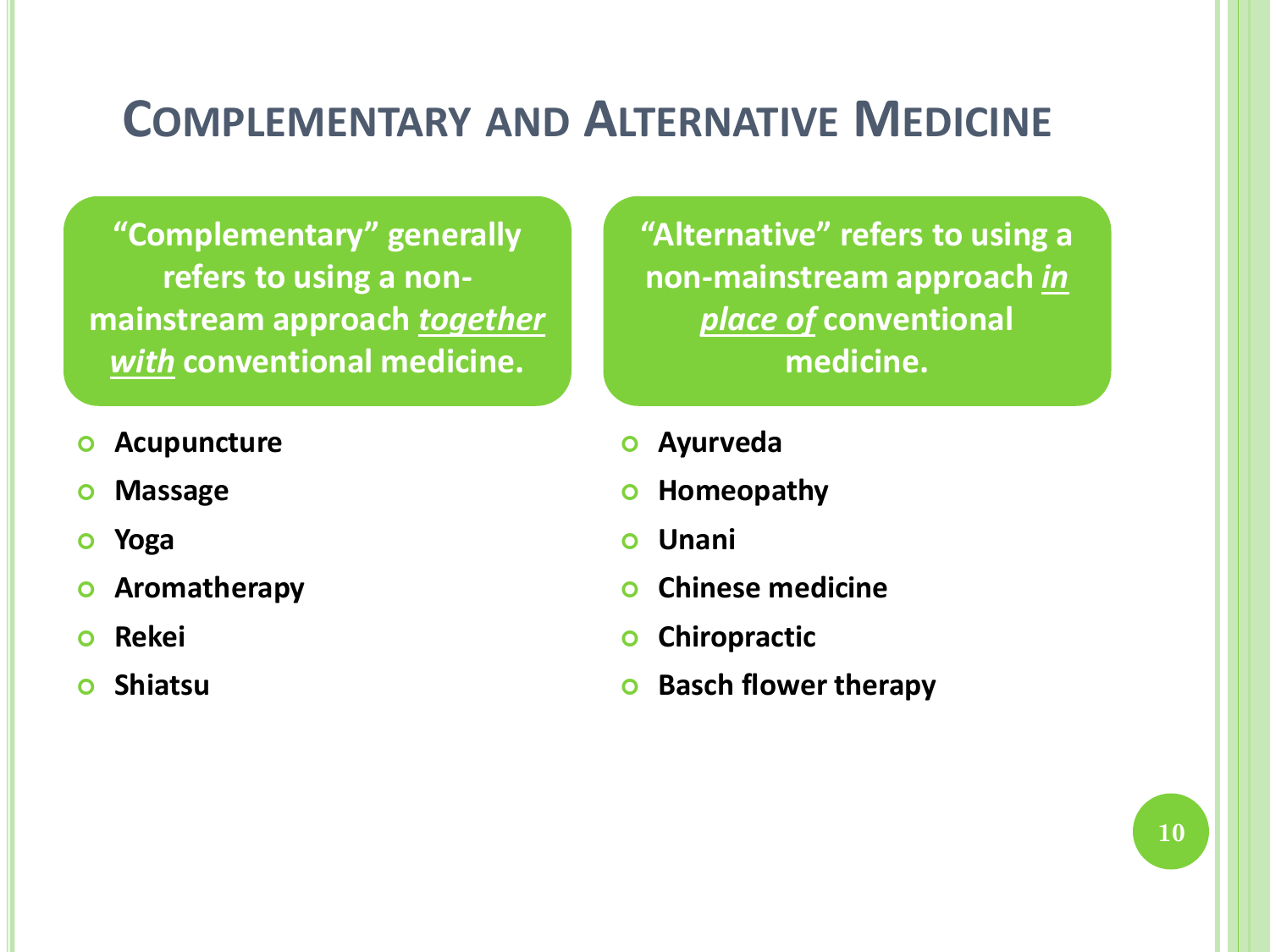## **CULTURAL HEALTH PRACTICES - THE DATA**

- Cultural 'Competence"
- **o** Ethnopharmacology
- Access PLUS Adherence/Compliance
- Racial and ethnic factors influence decision making

## INTEGRATED MEDICINE

- 1. PARTICIPATORY DECISIONS High degree of involvement ( negotiation and consensus=better satisfaction and outcomes
- 2. MATCHING OF CULTURES ( Professional and onsumer)=better communication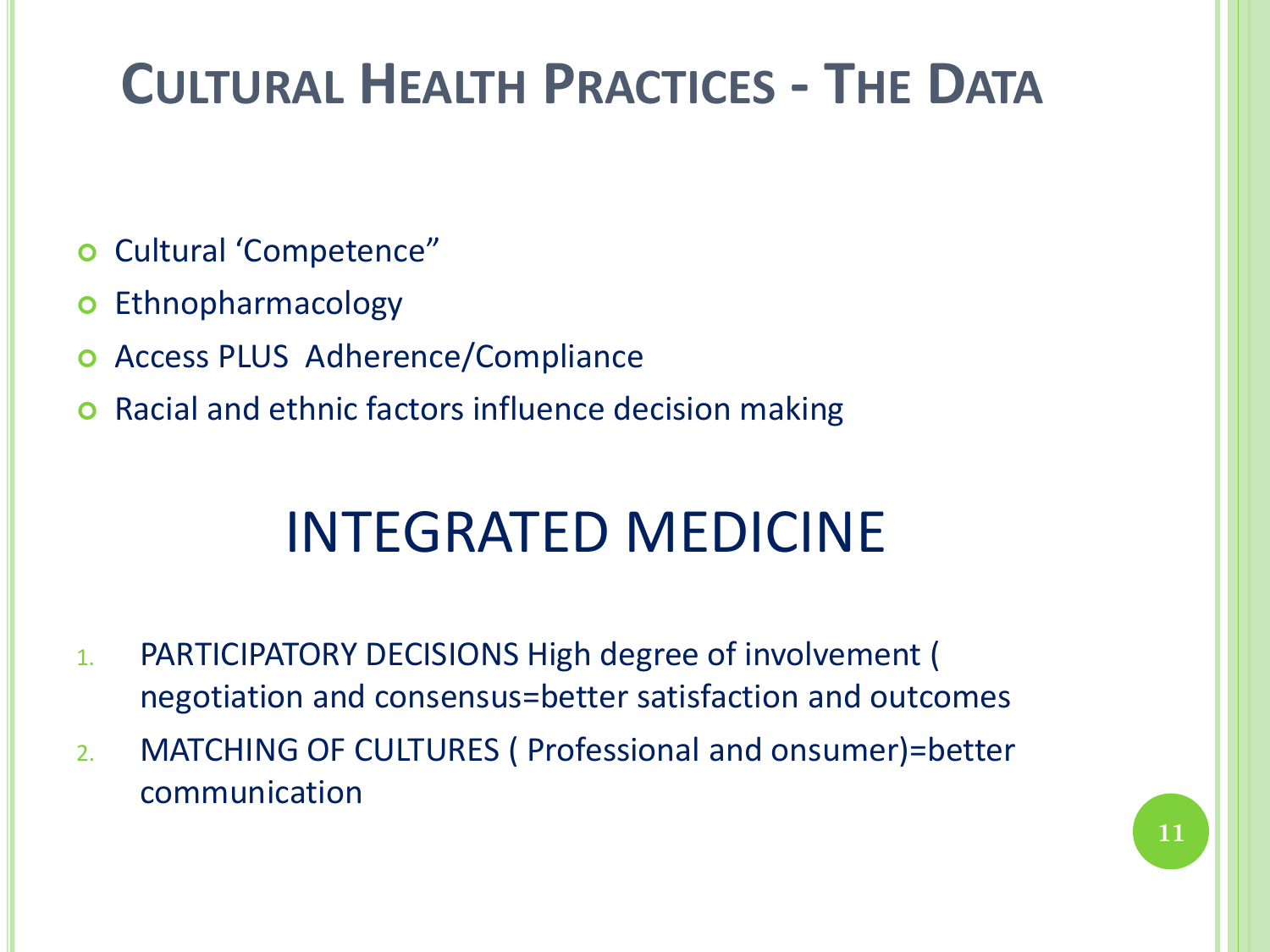### **DEFINE HOW OUR CULTURAL BACKGROUNDS AFFECT US**

- Health Beliefs and *Attribution* ( how you see the world and attach meaning "self serving bias') help define your Behaviour
	- Personal=individual focus Western, science
	- Collective=Spiritual and social reasons, kinship,community, destiny, prayer, disease=punishment
	- Combination=spiritual and medical, herbalists, Ayurvedic yin/yang

### Individual Control vs Person in Context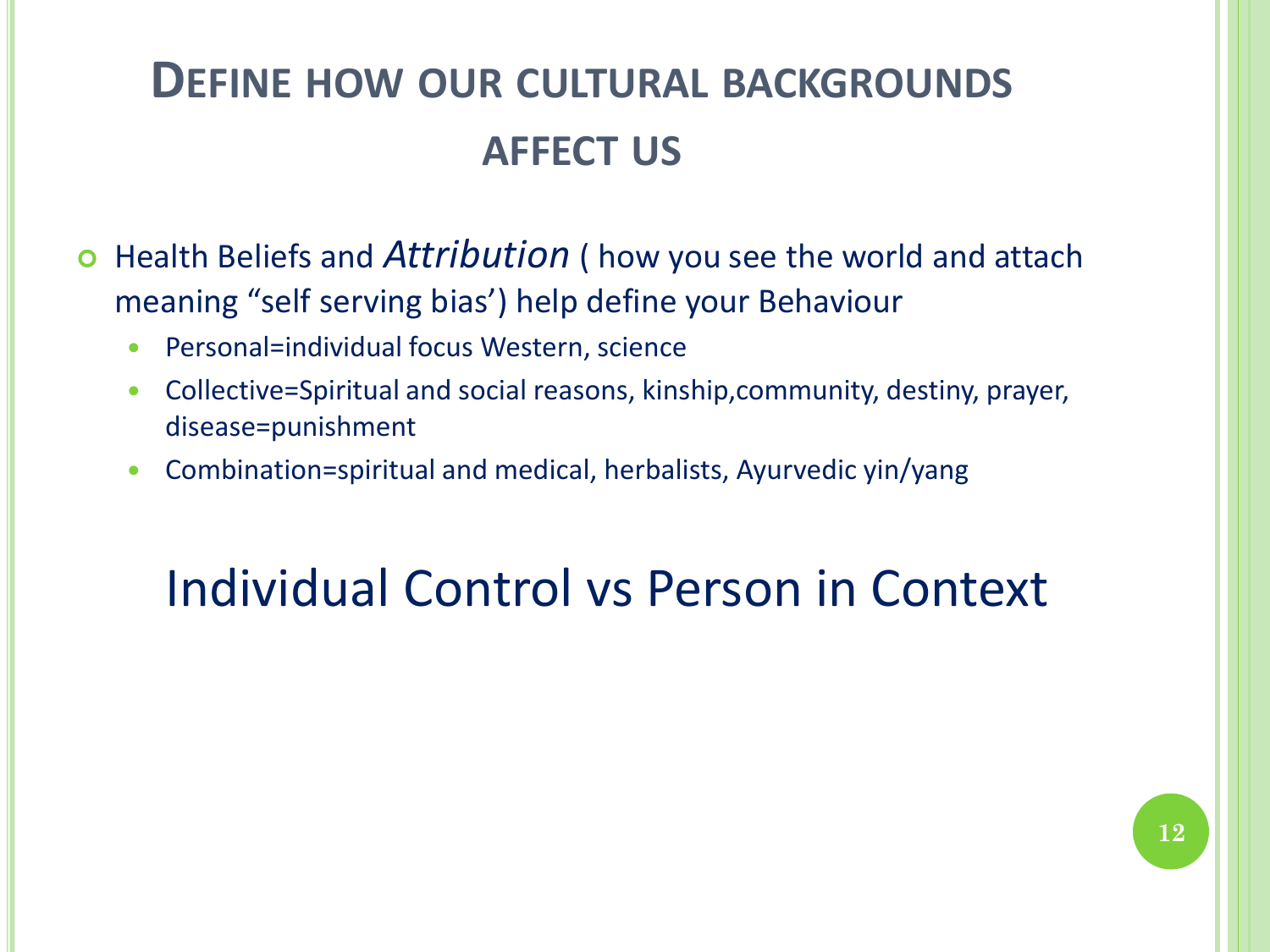### **LIMITATIONS OF CULTURAL HEALTH PRACTICES**

#### 1. Emergencies like:

- Acute/severe abdominal pain (appendicitis / twisted bowel)
- **•** Fractures
- Accidents
- *Note: the pain related to problems can be reduced with alternative medicines*
- 2. Congenital Anomalies like:
	- Harelip
	- Clubfoot
- 3. Infections
- 4. Nutritional Disorders
	- Common sense tells us that food that is deficient in essential nutrients should first be replenished with the required nutrients
	- *Note: malabsorption in spite of nutritionally balanced diet can be helped with alternative medicines*

#### 5. Terminal Health

 Where there has been gross and irreversible structural changes, alternative and complimentary medicines do not provide a cure but can offer effective palliative treatment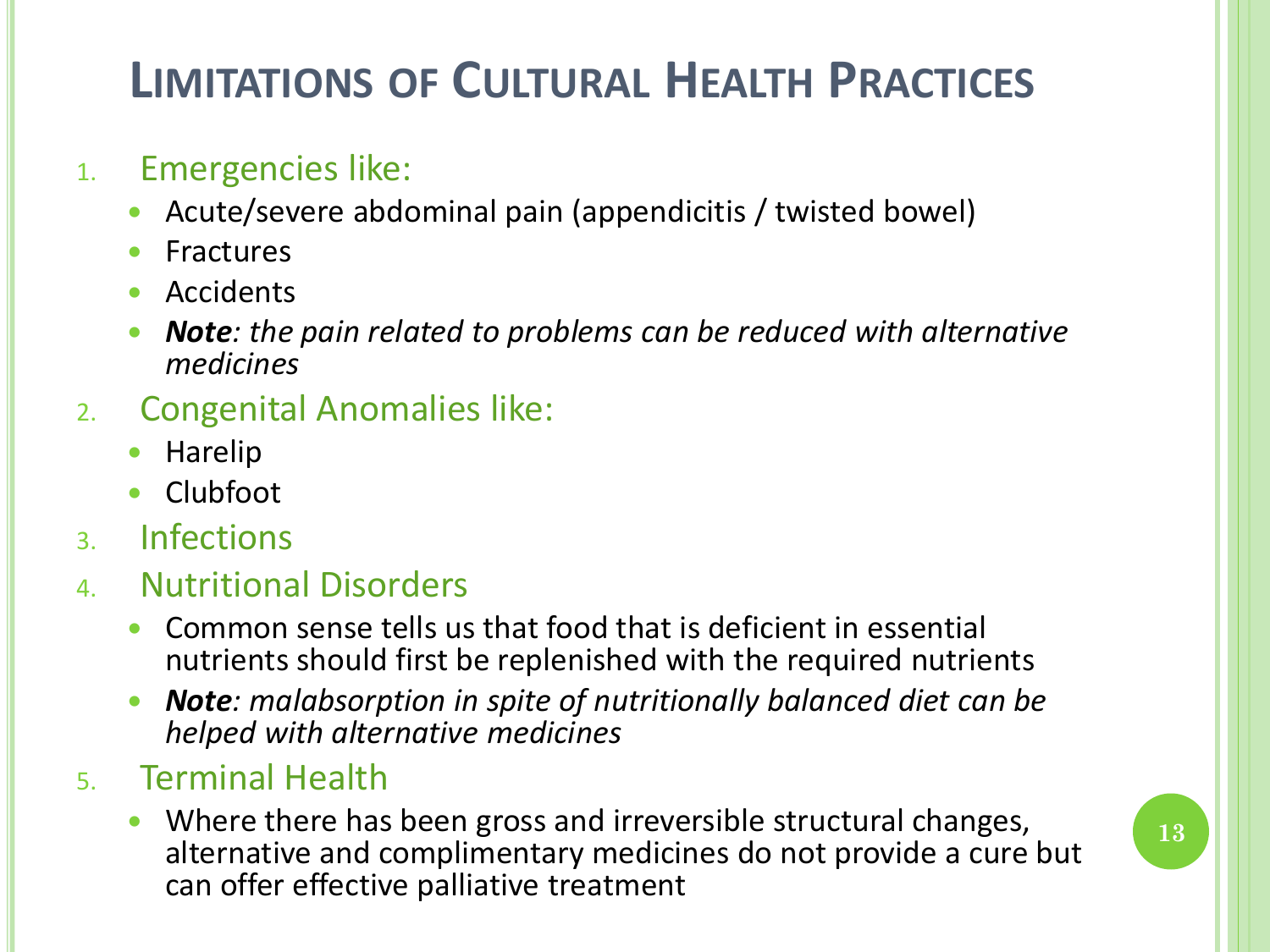#### **Q & A: WHEN TO LINK TO THE CANADIAN HEALTH SYSTEM**

| Questions                                                                                                      | <b>Answers</b>                                                                                      |
|----------------------------------------------------------------------------------------------------------------|-----------------------------------------------------------------------------------------------------|
| If you have had a cold for 3 days with a<br>low grade fever, should you go to the<br>doctor?                   | $\overline{?}$                                                                                      |
| Chiropractic, yoga and acupuncture are<br>all Alternative medicines?                                           | No, only chiropractic is<br>considered an alternative<br>medicine                                   |
| If your child has had a fever for 2 days<br>that is not responding to Tylenol, should<br>you go to the doctor? | Yes.                                                                                                |
| Ayurveda, homeopathy are Alternative<br>medicines?                                                             | Yes                                                                                                 |
| If you have a pain in your abdomen<br>particularly in one region, should you go<br>to the doctor?              | $\boldsymbol{Q}$                                                                                    |
| If you are anxious or stressed, should<br>you breath quickly?                                                  | No, you should breath<br>slowly and deeply as this<br>helps to calm your<br>central nervous system. |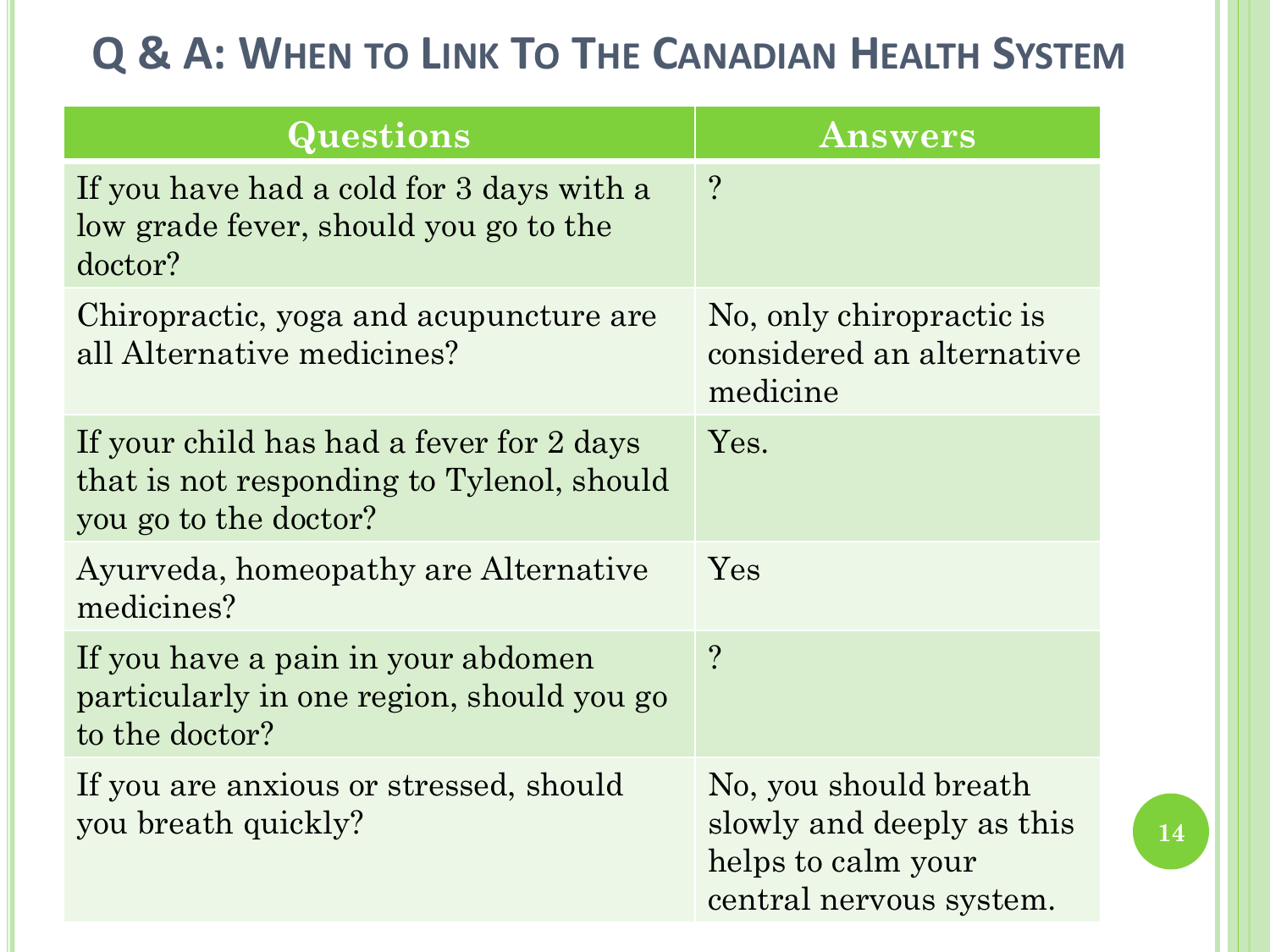#### **Q & A: WHEN TO LINK TO THE CANADIAN HEALTH SYSTEM**

| Questions                                                                                                                                                                            | <b>Answers</b>                                                                            |
|--------------------------------------------------------------------------------------------------------------------------------------------------------------------------------------|-------------------------------------------------------------------------------------------|
| You cut yourself with a knife a<br>few days ago and now the area is<br>warm, you have red streaks<br>coming out of the cut and there is<br>swelling. Should you go to the<br>doctor? | Yes, you should go as soon as<br>possible to prevent the infection<br>from getting worse. |
| Should you treat diabetes on a<br>diet based therapy only?                                                                                                                           | $\overline{?}$                                                                            |
| Do you think complementary and ?<br>alternative medicines have side<br>effects?                                                                                                      |                                                                                           |
| You notice that your<br>participant's face is drooping, he<br>can't raise both arm when you<br>ask him to and he is slurring<br>when he speaks. Should you go<br>to the doctor?      | No, you should call 911 as he<br>might be having a stroke.                                |